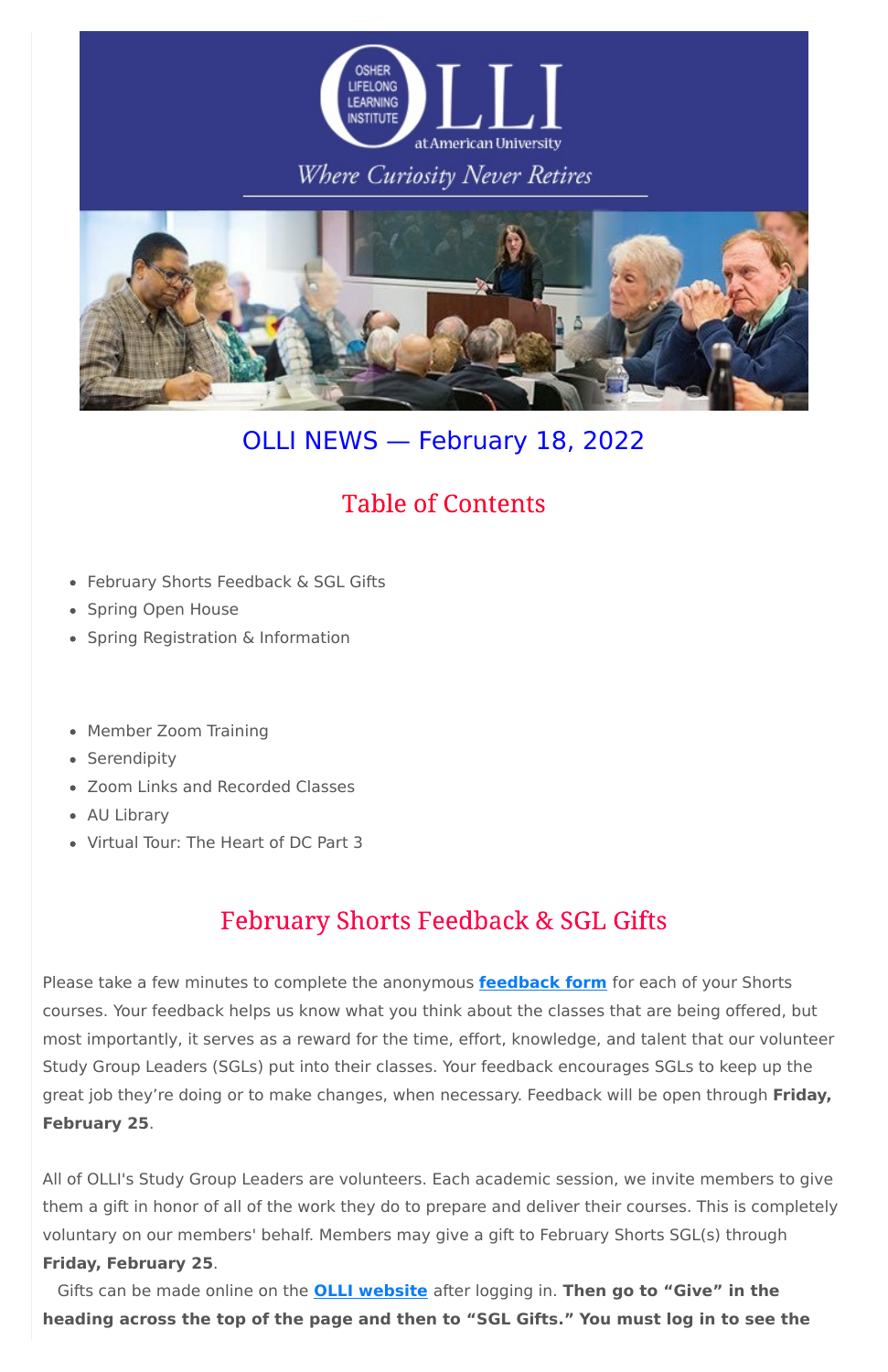**gift form.** Members can give gifts to all of their Study Group Leaders this way in a single form and with a single credit card transaction. Gifts can also be given by mailing a check to OLLI. The OLLI office will collect all gifts, write a check to each SGL, and mail the check with any notes from members to the SGL(s).

## **Spring Open House**

**Tuesday, February 22 10:00 AM Online via Zoom**

The spring Open House will be held on Tuesday, February 22 at 10:00 AM via Zoom. Join us to hear from John Bargeron, Board Chair and Tony Long, Executive Director. Catch up with OLLI friends, welcome new members, and ask questions.

No registration is required to attend. The Zoom link will be e-mailed to all those subscribed to the OLLI newsletter the morning of the Open House.

## **Spring Registration & Information**

There are still open classes in the spring and plenty of time to register or add a class before the semester starts. Click the link below to view all the classes. You can see the status of each (open or closed) in the right hand column of the page.

The Spring Semester is **March 7–May 13.** Courses meet once a week for 7-10 weeks. The \$300 membership fee allows you to sign up for three courses before the lottery. Now that the lottery has passed, you can add a **fourth study group** by logging into your account.

**View Spring [Semester](https://www.olli-dc.org/view_all_study_groups) and register.**

### **Catalog Changes**

Registering online is the easiest way to be sure of the format of your selected classes. There have been quite a few changes since the catalog was published, mostly related to class format, and these changes are reflected in real-time in the online registration section of the website. You can also go to the **[February](https://www.olli-dc.org/feb_spring_catalog_changes) and Spring 2022 Catalog Changes** page to view a current list of changes.

**Spring Covid Protocols**

OLLI at AU is adhering to the following Covid-related protocols for the spring semester:

- To attend any in-person OLLI class or function, members must be fully vaccinated and boosted, unless granted certain medical or religious exemptions;
- To attend any in-person OLLI class or function, members must submit a brief OLLI attestation form stating he/she has been fully vaccinated and boosted, unless granted certain medical or religious exemptions. The online form will be sent via email before the first week of classes to anyone registered to take a class in-person;
- All members must wear an N95, KN95, or KF94 mask when in the building, a classroom, or the OLLI office;
- Classrooms will be at regular capacity; and
- Any person exhibiting any Covid-related symptoms will be asked to stay home.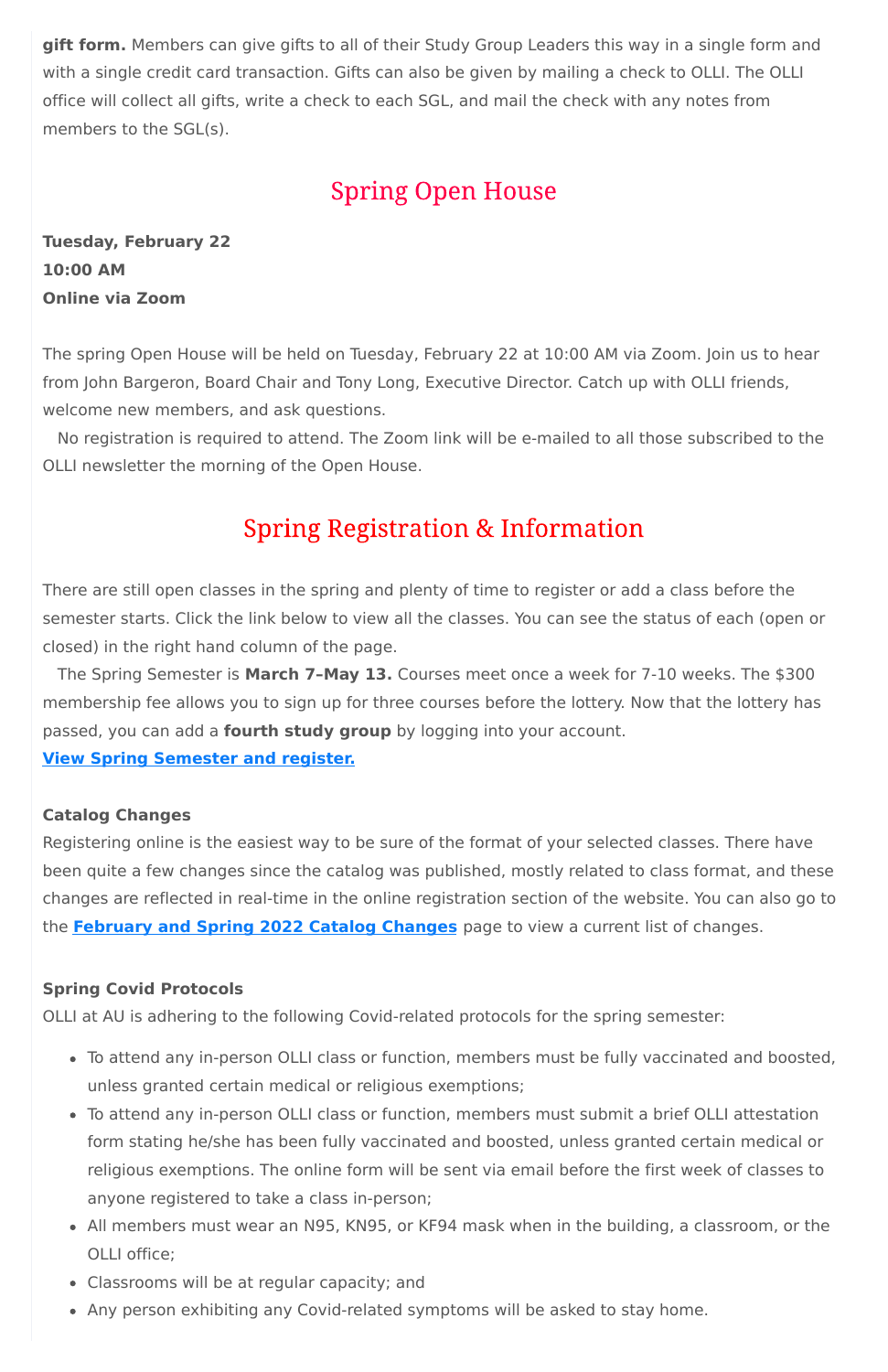### **Spring Books**

Below is a list of spring semester books that are either pay to order or not available at Politics and Prose:

**200: Making Peace With Conflict** - Pay to Order

**260: The Great War and Death of God** - Pay to Order

**275: Both Sides Now** - NOT AVAILABLE

**475: Weekly Morbidity** - NOT AVAILABLE

**620: Racconti Romani** - NOT AVAILABLE

**630: The Christmas Books Vol 1** - NOT AVAILABLE, (but Christmas Carol newer editions are in stock)

**631: The Cocktail Hour** - Pay to Order (different edition than what SGL requested, which is not in print)

- Navigating the controls
- Speaker view vs. Gallery view
- How SGLs will manage discussions and Q&A
- Zoom tips
- Etiquette for Zoom
- Learn how to get your class Zoom link from the OLLI website

## Serendipity

**Painting Churches** - Pay to Order

**Unavoidable Disappearance of Tom Durnin** - NOT AVAILABLE

**645: The Gate of Angels** - NOT AVAILABLE

**Galatea 2.2** - Pay to Order

**699: Dear Diego** - NOT AVAILABLE

# **Member Zoom Training**

**Wednesday, March 2 12:00 PM Online Via Zoom [Register](https://olli-dc.org/events/OllimembertrainingMar2)**

Attend the upcoming Zoom member training to prepare to take online classes. Learn how to use Zoom in an OLLI class:

**Dan Moskowitz, The Songs of World War II Thursday, March 3 1:30 PM Online via Zoom**

Popular music was central to the shared experience of World War II. Even though no central thematic song emerged to come close to the role "Over There" played in World War I, with almost universal radio ownership, widespread use of phonographs (including wind-up ones supplied to US troops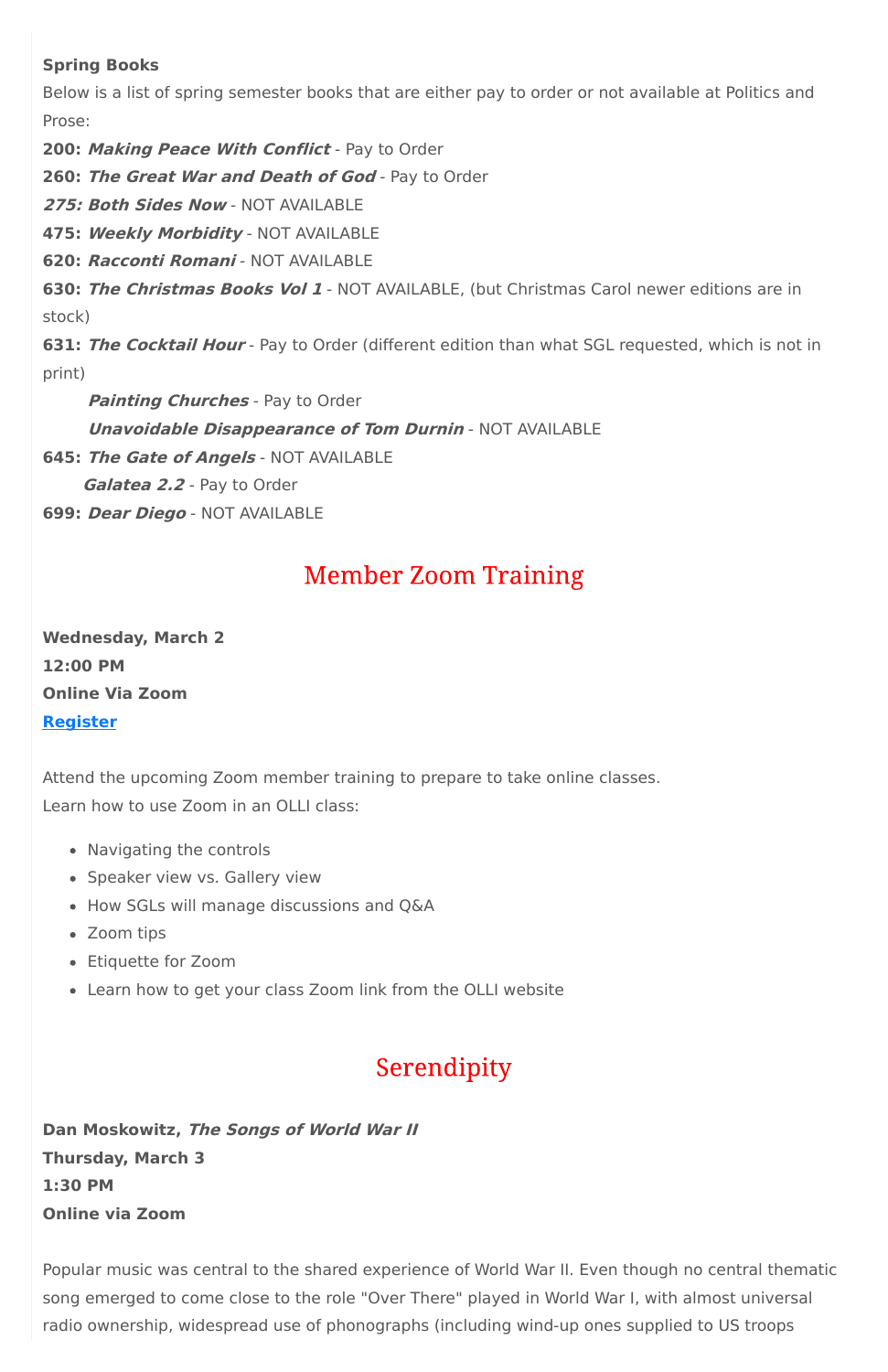overseas), and the practice of playing music in factories, the music of the first half of the 1940s was a pervasive part of the culture.

The government did try to harness popular music for the war effort, working with composers and lyricists to produce tunes like "Any Bonds Today?" and "A Slip of the Lip" and there were a handful of popular songs about military heroics, like "Coming In on a Wing and a Prayer" and "Stars and Stripes on Iwo Jima." But the core of popular music has always been the love song, and it is there that Tin Pan Alley really so effectively refitted its product to the sad fact that he and she could not be together. The popular songs had the men in uniform and, more importantly, the gals back home assuring each other of enduring love and fidelity: "No Love, No Nothing," "I'll Walk Alone," "Saturday Night Is the Loneliest Night of the Year," and so many more.

We'll listen to and watch clips of these songs and many more, and have a chance to share our own memories of hearing these tunes at the time or hearing about them later from an older generation.

For almost <sup>a</sup> decade, Daniel B. Moskowitz has led OLLI courses about American popular music. He was too young during World War II to jitterbug to the prevalent swing music, but he does well remember the songs heard so frequently on the radio.

No registration is required. The Zoom link will be e-mailed to all those subscribed to the OLLI newsletter the morning of the talk. If you do not receive the newsletter and would like to attend, please e-mail olli@american.edu that morning.

## **Zooms Links and Recorded Classes**

### **Zoom Links Available in Member Accounts**

If you accidentally delete the daily e-mail with your class Zoom link, or cannot find it again, you can access the Zoom link for each of your classes by logging into your OLLI member account on the **[website](https://www.olli-dc.org/)**. The first page to come up will be the one that lists your classes. Under each class you will find the Zoom link for that class. Click the link to go into your class at the specified time. Spring Zoom links will appear closer to the start of the semester. If you leave this page and need to get back, simply click your name (hyperlinked in blue) at the top of the page. View a **video [tutorial](https://vimeo.com/666099470)**.

#### **Class Recordings**

Most online classes during the February Shorts and Spring Semester are being recorded. One of the benefits of taking classes during a particular session is access to all class recordings for that session. **February Shorts [recordings](https://www.olli-dc.org/2022_february_shorts_recordings)** are listed under "Shorts" on the OLLI website. Spring recordings will

be listed under "Study Groups." Each day's recordings are added to the website by 5:00 PM. You must first log in to your member account in order to view the recordings. Recordings are available for viewing up until two weeks past the end of each session.

# **AU Library**

The AU library is now open again to OLLI SGLs and members. Any OLLI members interested in visiting the library should view to their vaccination policy on the **library visitor [services](https://www.american.edu/library/services/visitors.cfm)** page before arriving.

## **Virtual Tour: The Heart of DC Part 3**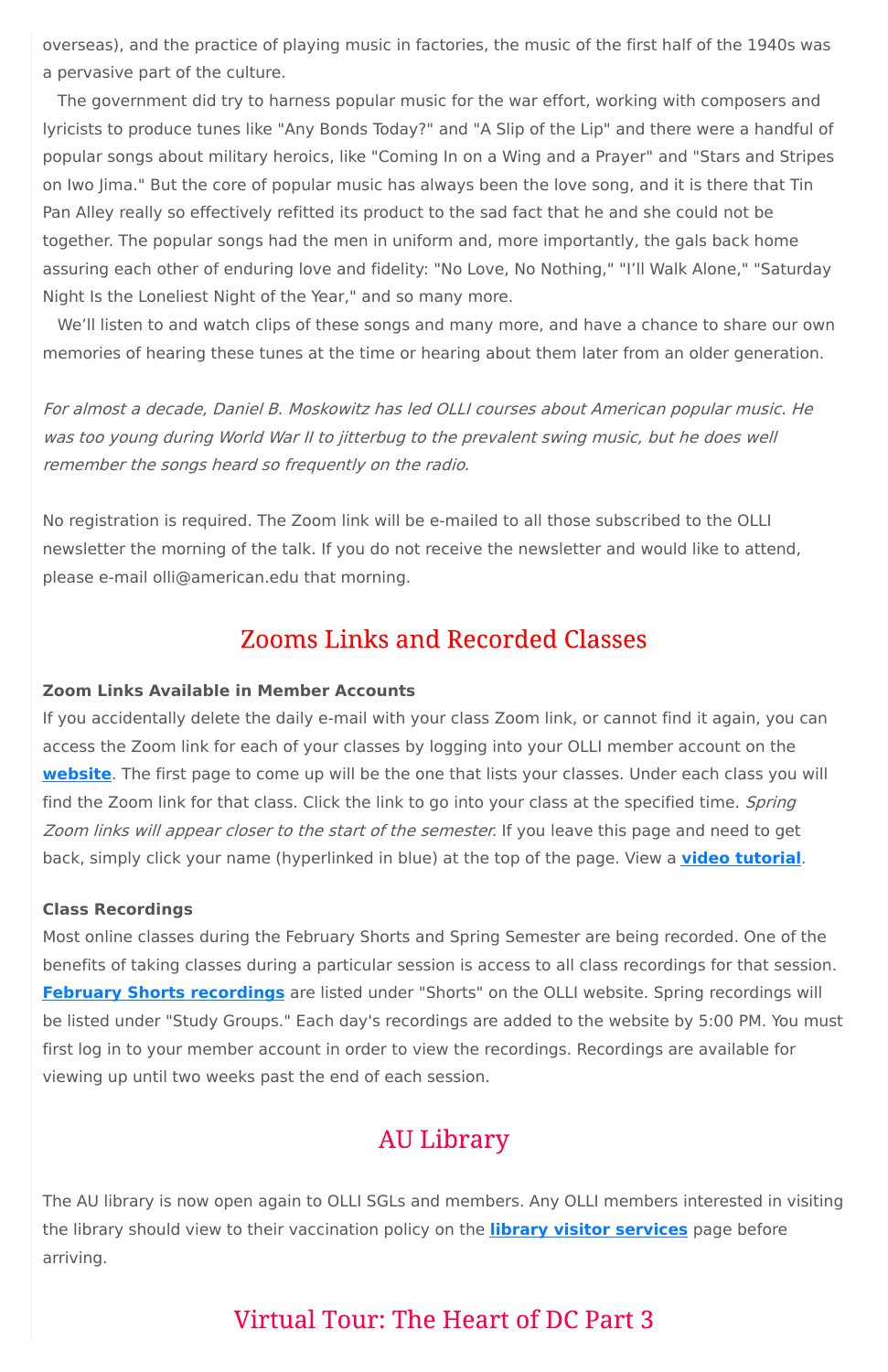**Wednesday, February 23 3:30–4:30 PM Online via Zoom**

In our third session on the capital's "historic center," join OLLI's Tammy Belden as she continues down the National Mall discussing the history, buildings, and gardens of the Smithsonian; the Capitol Reflecting Pool; the United States Botanic Garden; as well as three of the newest memorials in the city. Did you know that Mary Ann Hall's bordello once stood at the site of today's National Museum of the American Indian – the largest and most luxurious of more than 100 brothels in the city during the 1800's? Guess who their best clients were? That is just one of the little-known stories we will hear about this area. Join us for an enjoyable hour of facts and fun.

**Registration for the event is not required. Zoom invitations will be sent to all newsletter subscribers on the morning of the event.**

## **American University News & Events**

#### **Center for Israel Studies**

This spring, American University's Jewish Studies Program and Center for Israel Studies together host a new webinar series of four talks: **"Europe's Jews Before the [Holocaust,](https://www.american.edu/cas/israelstudies/europes-jews-before-the-holocaust.cfm)"** thanks to the generosity of the Knapp Family Foundation.

**Welcome to Theaterland! with Roy Horovitz Wednesday, February 23 12:00 PM Online**

Did you know that Israel has the highest rate of theater-goers per capita? Please join us as our Israel Institute Visiting Scholar, Dr. Roy Horovitz, explores the intense contemporary Israeli theater scene, using English readings and clips. **[Register](https://www.eventbrite.com/e/welcome-to-theaterland-with-israeli-actordirector-roy-horovitz-tickets-262292061617)**.

#### **AU Arts**

Home of AU's performing, visual, literary, and media-based arts. **View the schedule and [registration](https://www.american.edu/arts/) links**.

#### **AU Museum**

**Spring Schedule**

**January 29–May 22**

**Friday–Sunday, 11:00 AM–4:00 PM**

Reservations are not required for your visit. Admission is always free. Regarding groups and any questions about your visit, email **[museum@american.edu](mailto:museum@american.edu)**. Access the museum **[online](https://www.american.edu/cas/museum/reopening.cfm)**.

### **OSHER LIFELONG LEARNING INSTITUTE AT AMERICAN UNIVERSITY MISSION**

The Osher Lifelong Learning Institute at American University is an association of, by, and for the people in the Washington, DC area who wish to continue to study and learn.